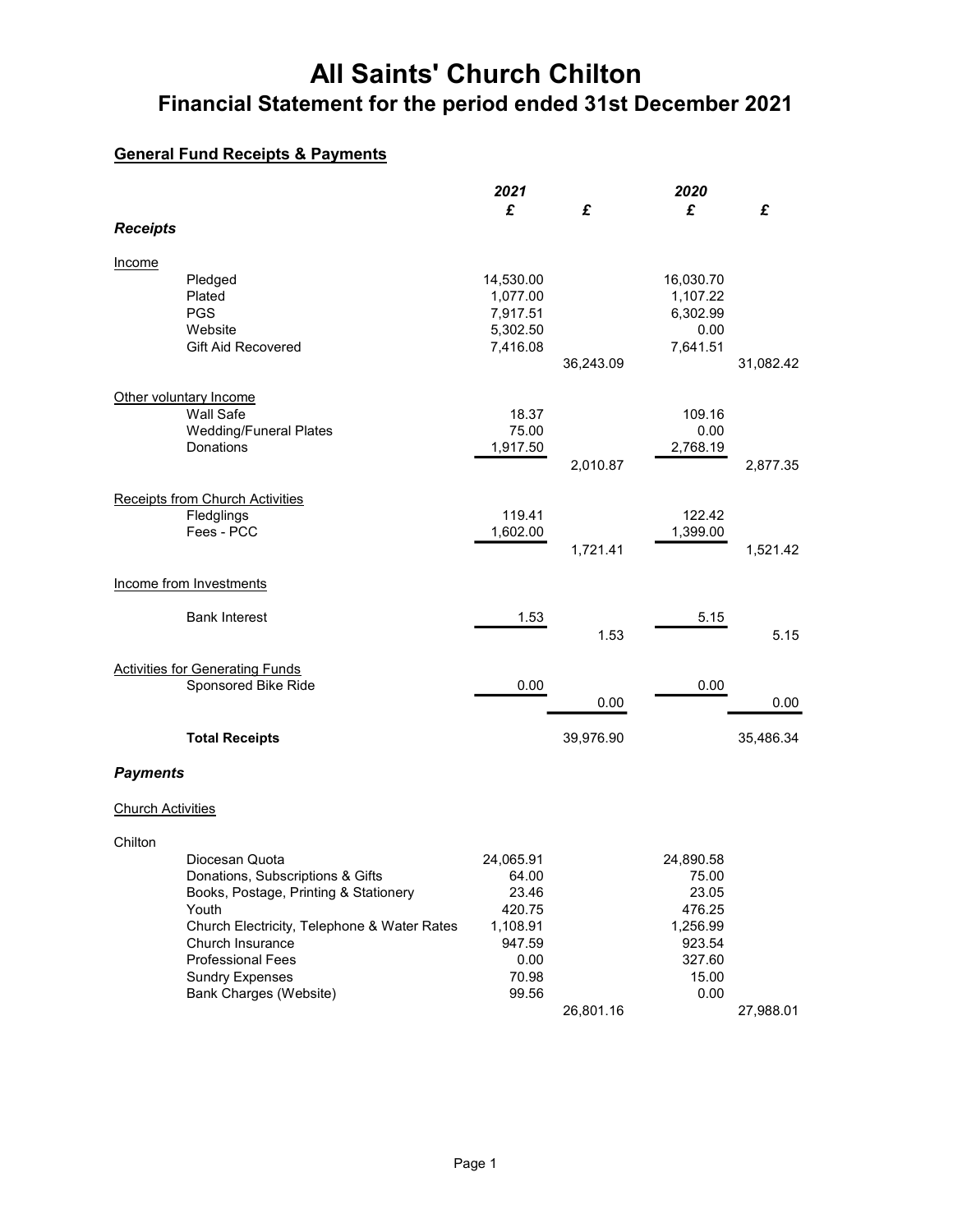| <b>Payments - General Fund Continued</b>           | 2021     |            | 2020     |            |
|----------------------------------------------------|----------|------------|----------|------------|
|                                                    | £        | £          | £        | £          |
| Joint Chilton/Harwell                              |          |            |          |            |
| Rector's Expenses                                  | 0.00     |            | 35.70    |            |
| <b>Curate's Expenses</b>                           | 176.32   |            | 128.07   |            |
| <b>Assistant Minister's Expenses</b>               | 0.00     |            | 0.00     |            |
| Outreach                                           | 139.09   |            | 667.80   |            |
| <b>Outsourced Printing</b>                         | 202.33   |            | 179.00   |            |
| <b>Secretarial Expenses</b>                        | 1.009.19 |            | 1.830.04 |            |
| Services                                           | 12.41    |            | 10.64    |            |
| <b>Office Costs</b>                                | 1,825.94 |            | 1,641.18 |            |
| Gifts, Subscription & Courses                      | 63.34    |            | 499.36   |            |
| Stationery                                         | 56.52    |            | 55.48    |            |
|                                                    |          | 3.485.14   |          | 5,047.27   |
| <b>Total Payments</b>                              |          | 30,286.30  |          | 33,035.28  |
| <b>Excess of Receipts over Payments</b>            |          | 9,690.60   |          | 2,451.06   |
| Transfer to Restricted Churchyard Maintenance Fund |          | (549.00)   |          | (1,401.00) |
| Transfer to Restricted Church Fabric Fund          |          | (1,687.80) |          | (655.65)   |
| Transfer to Designated Outreach Fund               |          | (38.00)    |          | (45.35)    |
| Transfer to Charities & Mission Fund               |          | (3,729.00) |          | (4,000.00) |
| Balance at 1st January                             |          | 56.78      |          | 3,707.72   |
| Balance at 31st December                           |          | 3,743.58   |          | 56.78      |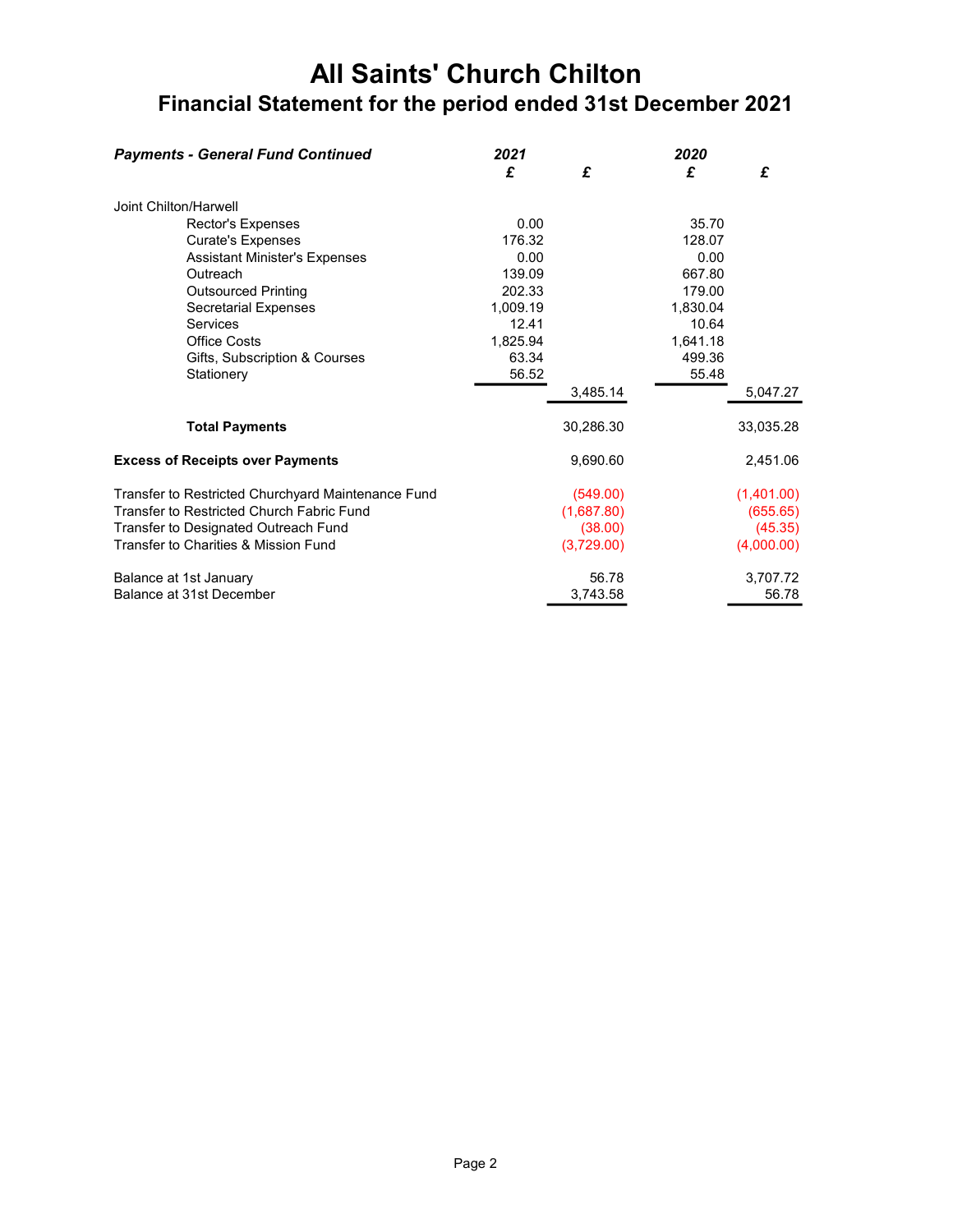### Churchyard Maintenance Receipts & Payments Restricted Fund

|                                                    | 2021<br>£ | £            | 2020<br>£ | £            |
|----------------------------------------------------|-----------|--------------|-----------|--------------|
| <b>Receipts</b><br>Parish Council Grant            | 1,131.00  | 1,131.00     | 1,109.00  | 1,109.00     |
| <b>Payments</b><br>Maintenance Costs               | 1,680.00  | 1,680.00     | 2,510.00  | 2,510.00     |
| <b>Excess of Receipts over Payments</b>            |           | (549.00)     |           | (1,401.00)   |
| <b>Transfer from General Fund</b>                  |           | 549.00       |           | 1,401.00     |
| Balance at 1st January<br>Balance at 31st December |           | 0.00<br>0.00 |           | 0.00<br>0.00 |

#### Outreach Receipts & Payments Designated Fund

|                 |                                         | 2021   |         | 2020  |         |
|-----------------|-----------------------------------------|--------|---------|-------|---------|
|                 |                                         | £      | £       | £     | £       |
| <b>Receipts</b> |                                         |        |         |       |         |
|                 | CAP                                     | 300.00 |         | 0.00  |         |
|                 | Gift Aid                                | 75.00  |         | 0.00  |         |
|                 |                                         |        | 375.00  |       | 0.00    |
| <b>Payments</b> |                                         |        |         |       |         |
|                 | <b>CAP Centre</b>                       | 375.00 |         | 0.00  |         |
|                 | Outreach                                | 38.00  |         | 45.35 |         |
|                 |                                         |        | 413.00  |       | 45.35   |
|                 | <b>Excess of Receipts over Payments</b> |        | (38.00) |       | (45.35) |
|                 | <b>Transfer from General Fund</b>       |        | 38.00   |       | 45.35   |
|                 | <b>Transfer to General Fund</b>         |        | 0.00    |       | 0.00    |
|                 | Balance at 1st January                  |        | 0.00    |       | 0.00    |
|                 | Balance at 31st December                |        | 0.00    |       | 0.00    |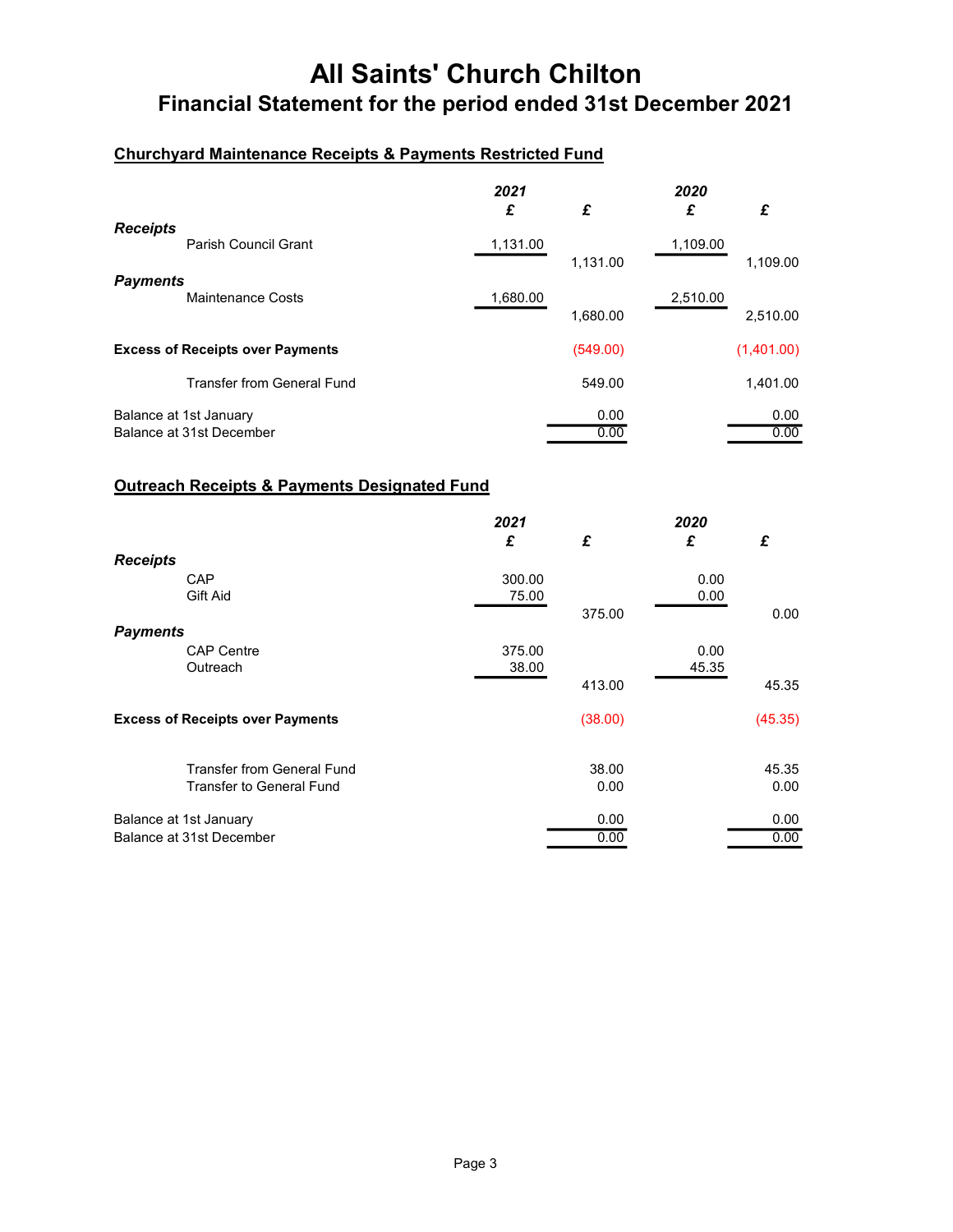### Carterton House Fund Receipts & Payments Designated Fund

|                                                    | 2021<br>£ | £                      | 2020<br>£ | £                      |
|----------------------------------------------------|-----------|------------------------|-----------|------------------------|
| <b>Receipts</b><br>Interest                        | 33.97     | 33.97                  | 275.75    | 275.75                 |
| <b>Payments</b>                                    | 0.00      | 0.00                   | 0.00      | 0.00                   |
| <b>Excess of Receipts over Payments</b>            |           | 33.97                  |           | 275.75                 |
| Balance at 1st January<br>Balance at 31st December |           | 65,216.30<br>65,250.27 |           | 64,940.55<br>65,216.30 |

### Organ Receipts & Payments Restricted Fund

|                                         | 2021  |        | 2020  |        |
|-----------------------------------------|-------|--------|-------|--------|
|                                         | £     | £      | £     | £      |
| <b>Receipts</b><br>Fees                 | 15.00 |        | 30.00 |        |
|                                         |       | 15.00  |       | 30.00  |
| <b>Payments</b>                         | 0.00  |        | 0.00  |        |
|                                         |       | 0.00   |       | 0.00   |
| <b>Excess of Receipts over Payments</b> |       | 15.00  |       | 30.00  |
| Balance at 1st January                  |       | 805.00 |       | 775.00 |
| Balance at 31st December                |       | 820.00 |       | 805.00 |

### Legacy Receipts & Payments Restricted Fund

|                                         | 2021<br>£ | £        | 2020<br>£ | £        |
|-----------------------------------------|-----------|----------|-----------|----------|
| <b>Receipts</b>                         | 0.00      |          | 0.00      |          |
| <b>Payments</b>                         |           | 0.00     |           | 0.00     |
|                                         | 0.00      | 0.00     | 0.00      | 0.00     |
|                                         |           |          |           |          |
| <b>Excess of Receipts over Payments</b> |           | 0.00     |           | 0.00     |
| Balance at 1st January                  |           | 8,482.49 |           | 8,482.49 |
| Balance at 31st December                |           | 8,482.49 |           | 8,482.49 |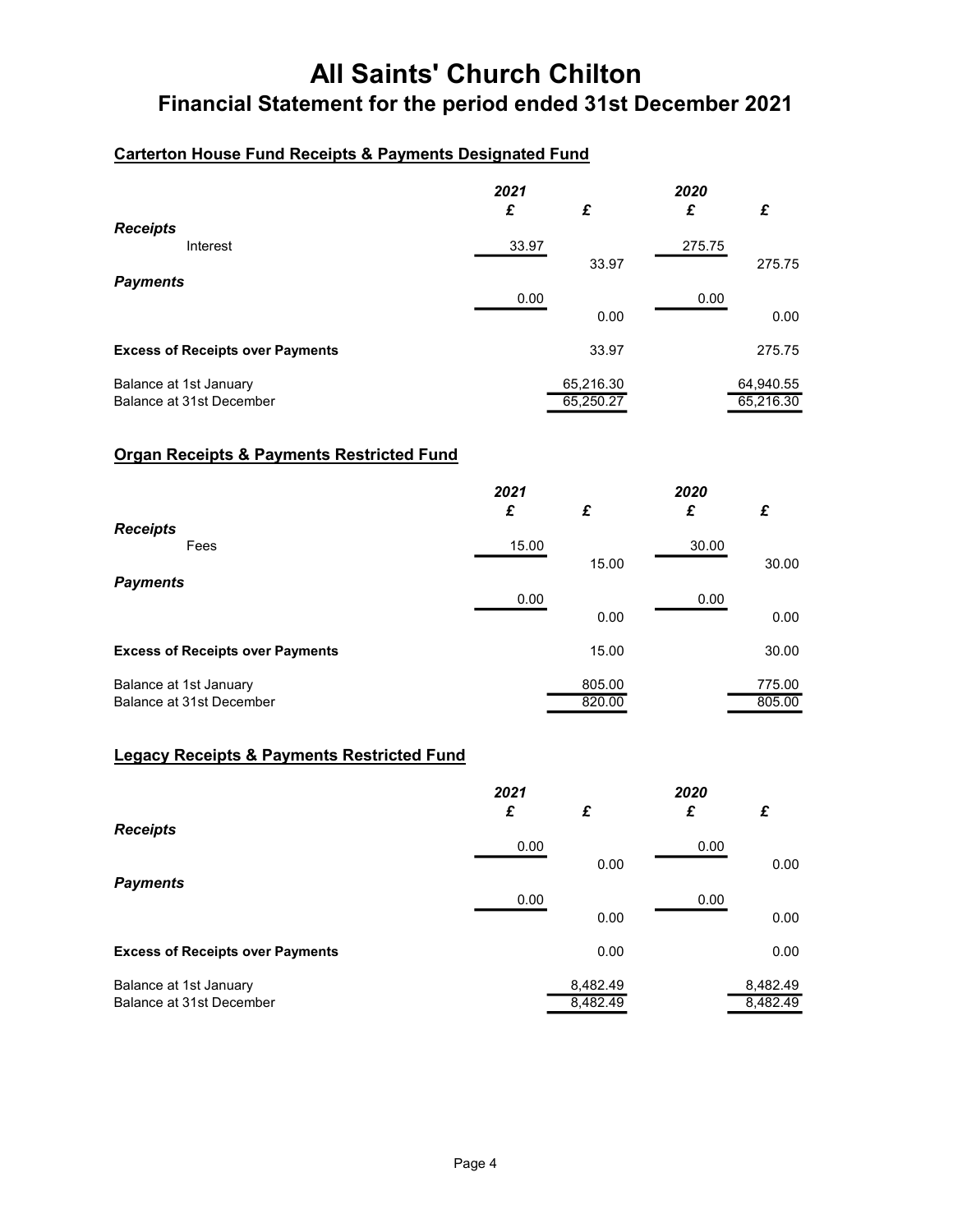## Choir Receipts & Payments Restricted Fund

|                                         | 2021<br>£ | £      | 2020<br>£ | £      |
|-----------------------------------------|-----------|--------|-----------|--------|
| <b>Receipts</b>                         |           |        |           |        |
|                                         | 0.00      | 0.00   | 0.00      | 0.00   |
| <b>Payments</b>                         | 0.00      |        | 0.00      |        |
|                                         |           | 0.00   |           | 0.00   |
| <b>Excess of Receipts over Payments</b> |           | 0.00   |           | 0.00   |
| Balance at 1st January                  |           | 750.00 |           | 750.00 |
| Balance at 31st December                |           | 750.00 |           | 750.00 |

### Evergreens Receipts & Payments Restricted Fund

|                                         | 2021<br>£ | £      | 2020<br>£ | £      |
|-----------------------------------------|-----------|--------|-----------|--------|
| <b>Receipts</b>                         | 0.00      |        | 0.00      |        |
| <b>Payments</b>                         |           | 0.00   |           | 0.00   |
|                                         | 0.00      | 0.00   | 0.00      | 0.00   |
|                                         |           |        |           |        |
| <b>Excess of Receipts over Payments</b> |           | 0.00   |           | 0.00   |
| Balance at 1st January                  |           | 900.31 |           | 900.31 |
| Balance at 31st December                |           | 900.31 |           | 900.31 |

### Science & Faith Receipts & Payments Restricted Fund

|                        |                                         | 2021 |        | 2020 |        |
|------------------------|-----------------------------------------|------|--------|------|--------|
|                        |                                         | £    | £      | £    | £      |
| <b>Receipts</b>        |                                         |      |        |      |        |
|                        | Donation                                | 0.00 |        | 0.00 |        |
|                        | Gift Aid                                | 0.00 |        | 0.00 |        |
|                        | Grant                                   | 0.00 |        | 0.00 |        |
|                        |                                         |      | 0.00   |      | 0.00   |
| <b>Payments</b>        |                                         |      |        |      |        |
|                        | <b>Expenses</b>                         | 0.00 |        | 0.00 |        |
|                        |                                         |      | 0.00   |      | 0.00   |
|                        | <b>Excess of Receipts over Payments</b> |      | 0.00   |      | 0.00   |
| Balance at 1st January |                                         |      | 523.12 |      | 523.12 |
|                        | Balance at 31st December                |      | 523.12 |      | 523.12 |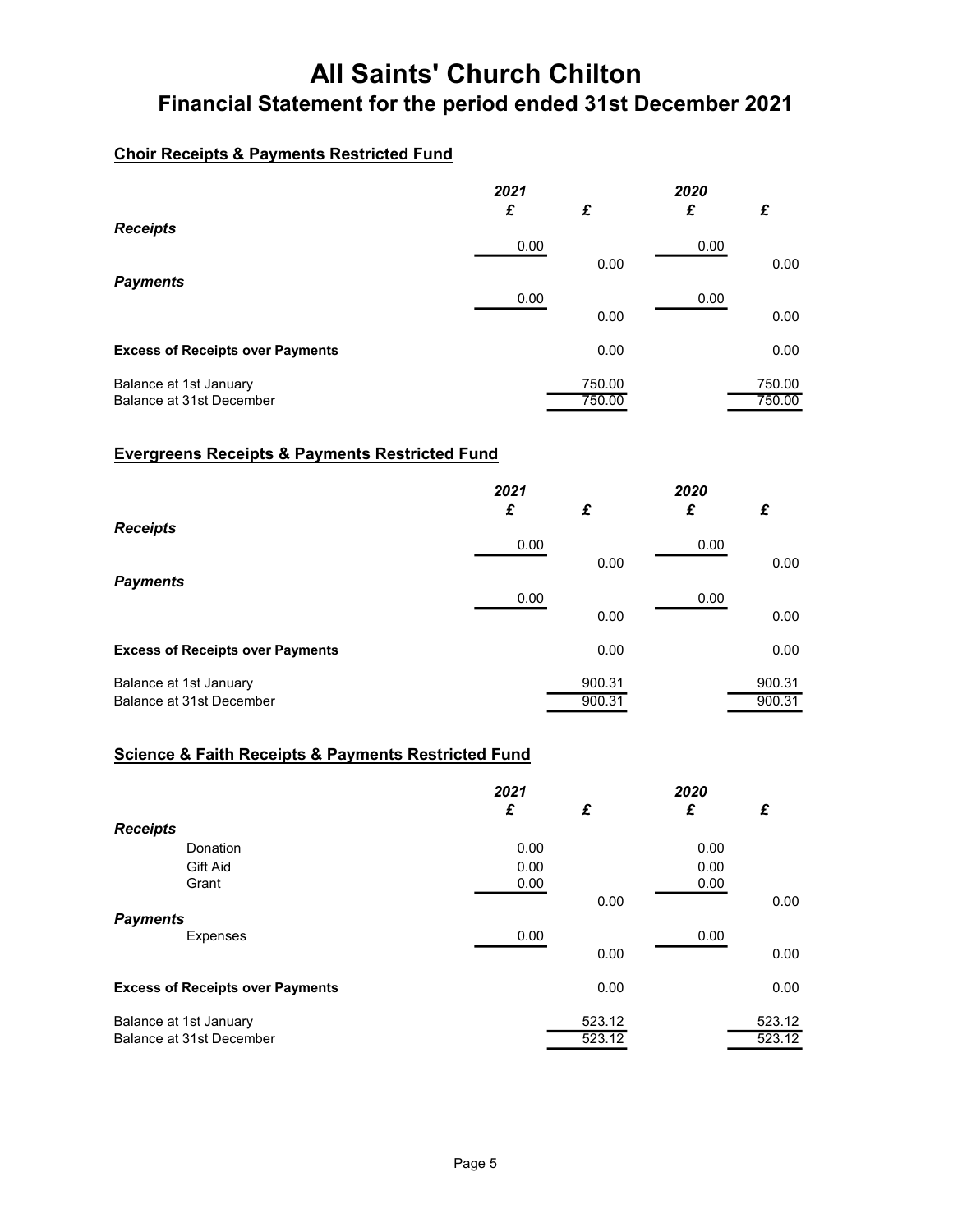### Charities & Missions Receipts & Payments Restricted Fund

|                        |                                         | 2021     |            | 2020     |            |
|------------------------|-----------------------------------------|----------|------------|----------|------------|
|                        |                                         | £        | £          | £        | £          |
| <b>Receipts</b>        |                                         |          |            |          |            |
|                        | <b>Flowers</b>                          | 5.00     |            | 5.00     |            |
|                        | Donations                               | 160.00   |            | 110.00   |            |
|                        | Donations - GA                          | 45.00    |            | 0.00     |            |
|                        | Leprosy Mission                         | 100.00   |            | 100.00   |            |
|                        |                                         |          | 310.00     |          | 215.00     |
| <b>Payments</b>        |                                         |          |            |          |            |
|                        | <b>Charity &amp; Missions Payments</b>  | 4,044.00 |            | 4,200.00 |            |
|                        |                                         |          | 4.044.00   |          | 4.200.00   |
|                        | <b>Excess of Receipts over Payments</b> |          | (3,734.00) |          | (3,985.00) |
|                        | <b>Transfer from General Fund</b>       |          | 3,729.00   |          | 4,000.00   |
| Balance at 1st January |                                         |          | 51.00      |          | 36.00      |
|                        | Balance at 31st December                |          | 46.00      |          | 51.00      |

### Bell Maintenance Receipts & Payments Restricted Fund

|                        |                                         | 2021 |          | 2020  |          |
|------------------------|-----------------------------------------|------|----------|-------|----------|
|                        |                                         | £    | £        | £     | £        |
| <b>Receipts</b>        |                                         |      |          |       |          |
|                        | Donations                               | 5.00 |          | 0.00  |          |
|                        | <b>Chilton Ringers</b>                  | 0.00 |          | 0.00  |          |
|                        | <b>Tax Refund</b>                       | 0.00 |          | 61.00 |          |
|                        | Interest                                | 0.48 |          | 1.72  |          |
|                        |                                         |      | 5.48     |       | 62.72    |
| <b>Payments</b>        |                                         |      |          |       |          |
|                        | Maintenance                             | 0.00 |          | 0.00  |          |
|                        |                                         |      | 0.00     |       | 0.00     |
|                        | <b>Excess of Receipts over Payments</b> |      | 5.48     |       | 62.72    |
| Balance at 1st January |                                         |      | 4,775.75 |       | 4,713.03 |
|                        | Balance at 31st December                |      | 4,781.23 |       | 4,775.75 |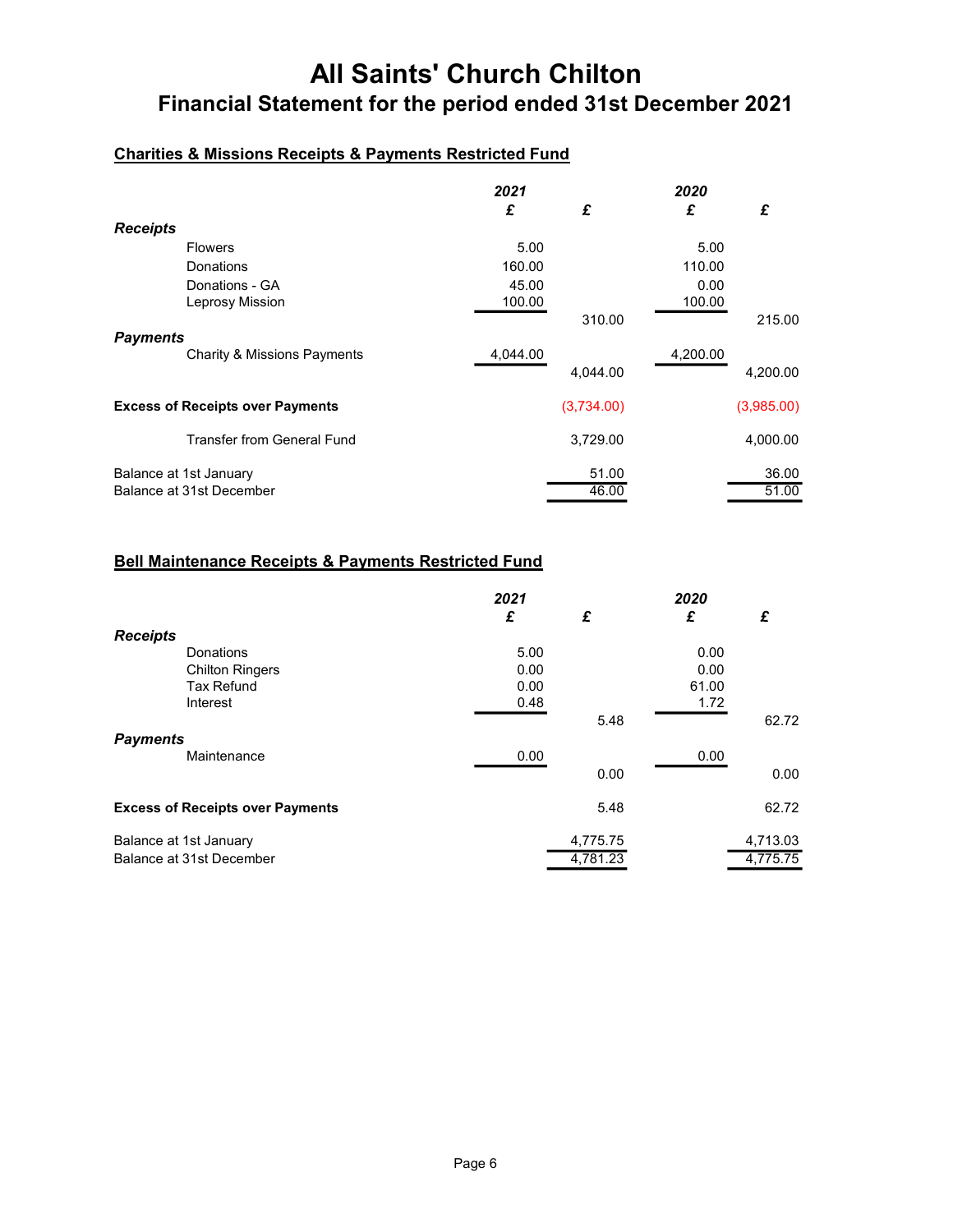## Youth Worker Receipts & Payments Restricted Fund

|                        |                                         | 2021     |          | 2020     |             |
|------------------------|-----------------------------------------|----------|----------|----------|-------------|
|                        |                                         | £        | £        | £        | £           |
| <b>Receipts</b>        |                                         |          |          |          |             |
|                        | Donations                               | 6,000.00 |          | 2,940.00 |             |
|                        | <b>Gift Aid Reclaim</b>                 | 1,565.00 |          | 525.00   |             |
|                        |                                         |          | 7,565.00 |          | 3,465.00    |
| <b>Payments</b>        |                                         |          |          |          |             |
|                        | Salary                                  | 7,635.32 |          | 8,274.24 |             |
|                        | Pension                                 | 305.36   |          | 330.96   |             |
|                        | Insurance                               | 38.28    |          | 41.28    |             |
|                        |                                         |          | 7,978.96 |          | 8,646.48    |
|                        | <b>Excess of Receipts over Payments</b> |          | (413.96) |          | (5, 181.48) |
|                        | Transfer from Church Hall Fund          |          | 0.00     |          | 1,000.00    |
| Balance at 1st January |                                         |          | 263.78   |          | 4,445.26    |
|                        | Balance at 31st December                |          | (150.18) |          | 263.78      |

## Church Fabric Receipts & Payments Restricted Fund

|                        |                                         | 2021<br>£ | £            | 2020<br>£ | £            |
|------------------------|-----------------------------------------|-----------|--------------|-----------|--------------|
| <b>Receipts</b>        |                                         |           |              |           |              |
|                        | Donations                               | 60.00     |              | 0.00      |              |
|                        | <b>Gift Aid Reclaim</b>                 | 15.00     |              | 0.00      |              |
|                        |                                         |           | 75.00        |           | 0.00         |
| <b>Payments</b>        | <b>Fabric Repairs</b>                   | 1,762.80  |              | 655.65    |              |
|                        |                                         |           | 1,762.80     |           | 655.65       |
|                        | <b>Excess of Receipts over Payments</b> |           | (1,687.80)   |           | (655.65)     |
|                        | <b>Transfer from General Fund</b>       |           | 1,687.80     |           | 655.65       |
| Balance at 1st January | Balance at 31st December                |           | 0.00<br>0.00 |           | 0.00<br>0.00 |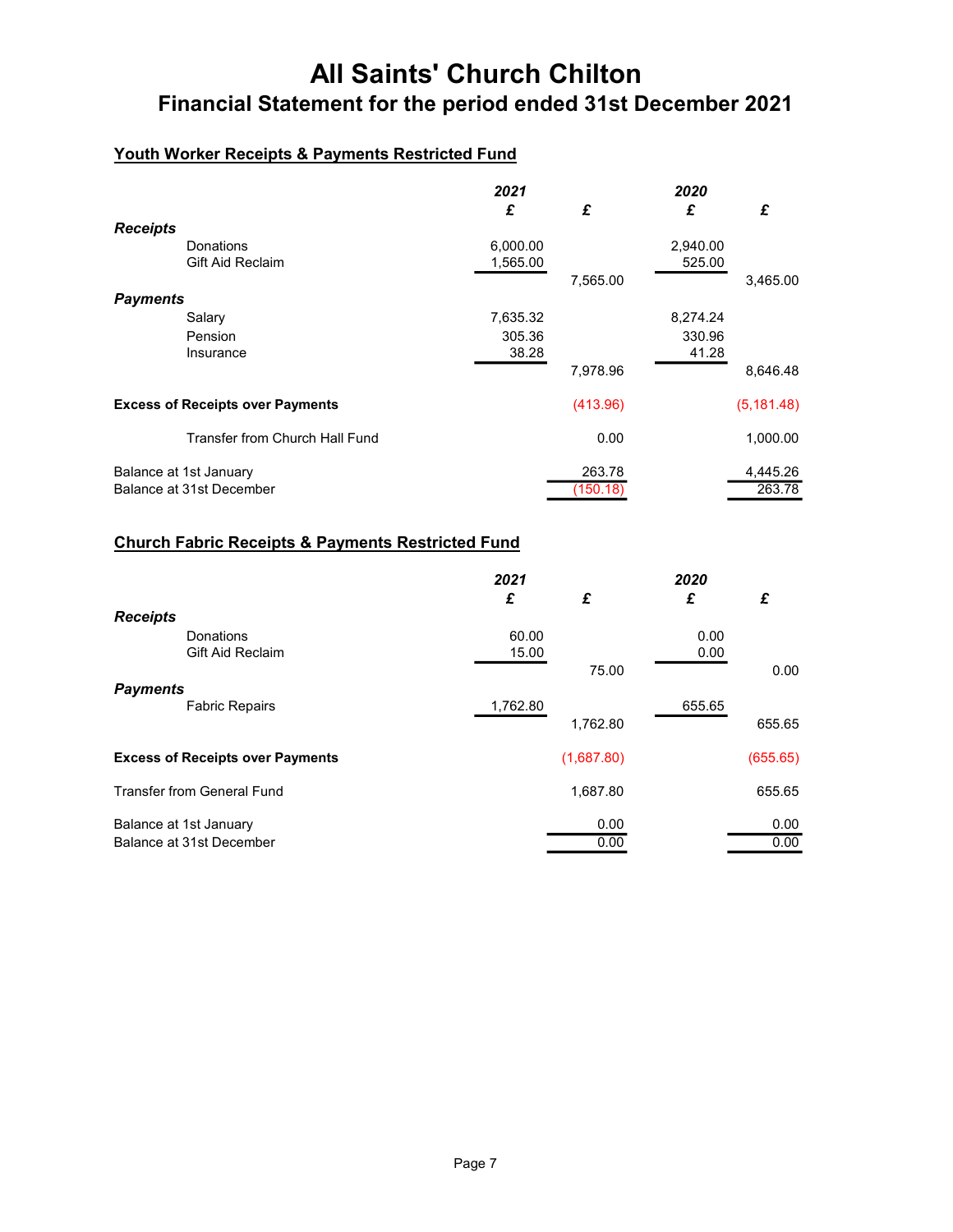## Church Hall Fund Receipts & Payments (Income from the permanent endowment fund)

|                 |                                                    | 2021<br>£         | £                      | 2020<br>£          | £                      |
|-----------------|----------------------------------------------------|-------------------|------------------------|--------------------|------------------------|
| <b>Receipts</b> | Interest<br><b>Dividend</b>                        | 26.32<br>3,432.69 | 3,459.01               | 204.58<br>3,314.84 | 3,519.42               |
| <b>Payments</b> |                                                    | 0.00              | 0.00                   | 0.00               | 0.00                   |
|                 | <b>Excess of Receipts over Payments</b>            |                   | 3,459.01               |                    | 3,519.42               |
|                 | Transfer to Youth Worker Fund                      |                   | 0.00                   |                    | (1,000.00)             |
|                 | Balance at 1st January<br>Balance at 31st December |                   | 49,544.25<br>53,003.26 |                    | 47,024.83<br>49,544.25 |

### Chilton Mutual Aid Receipts & Payments Restricted Fund

|                 |                                         | 2021   |            | 2020     |          |
|-----------------|-----------------------------------------|--------|------------|----------|----------|
|                 |                                         | £      | £          | £        | £        |
| <b>Receipts</b> |                                         |        |            |          |          |
|                 | Donations                               | 77.50  |            | 2,209.60 |          |
|                 | Repayments                              | 0.00   |            | 738.85   |          |
|                 | Grants                                  | 0.00   |            | 500.00   |          |
|                 |                                         |        | 77.50      |          | 3,448.45 |
| <b>Payments</b> |                                         |        |            |          |          |
|                 | Support                                 | 60.00  |            | 935.28   |          |
|                 | <b>Chilton Lunch Club</b>               | 475.00 |            | 50.00    |          |
|                 | <b>Chilton School</b>                   | 475.00 |            | 100.00   |          |
|                 | <b>Chilton Toddler Group</b>            | 475.00 |            | 568.66   |          |
|                 |                                         |        | 1,485.00   |          | 1,653.94 |
|                 | <b>Excess of Receipts over Payments</b> |        | (1,407.50) |          | 1,794.51 |
|                 | Balance at 1st January                  |        | 1,794.51   |          | 0.00     |
|                 | Balance at 31st December                |        | 387.01     |          | 1,794.51 |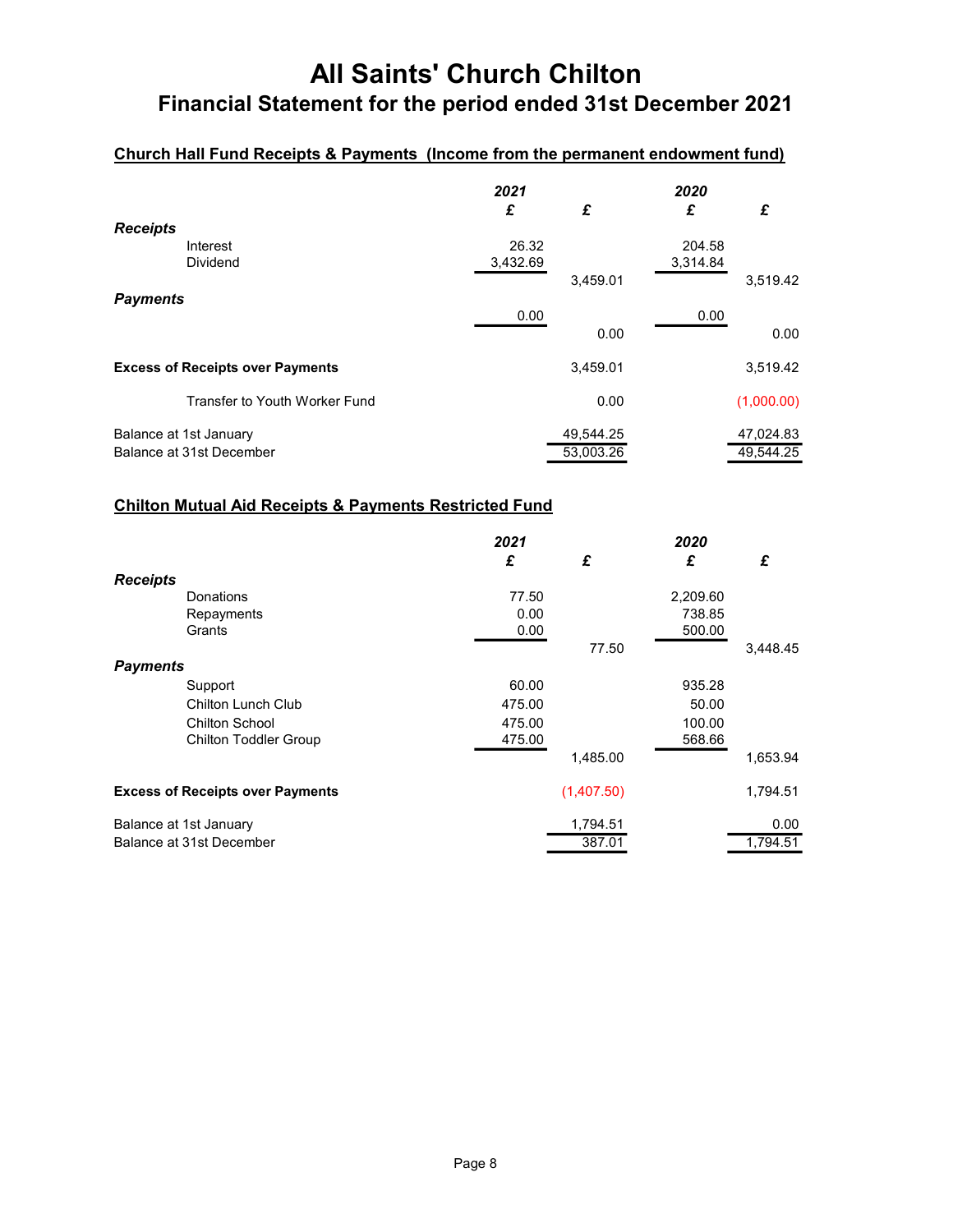## Path Receipts & Payments Restricted Fund

|                 |                                         | 2021   |            | 2020     |             |
|-----------------|-----------------------------------------|--------|------------|----------|-------------|
|                 |                                         | £      | £          | £        | £           |
| <b>Receipts</b> |                                         |        |            |          |             |
|                 | Gift Aid (Path Donations)               | 500.00 |            | 141.31   |             |
|                 | Jim Rolls Memorial Path Donations       | 0.00   |            | 4,329.00 |             |
|                 |                                         |        | 500.00     |          | 4,470.31    |
| <b>Payments</b> |                                         |        |            |          |             |
|                 | Path Project                            | 0.00   |            | 0.00     |             |
|                 |                                         |        | 0.00       |          | 0.00        |
|                 | <b>Excess of Receipts over Payments</b> |        | 500.00     |          | 4,470.31    |
|                 | Balance at 1st January                  |        | (1,679.13) |          | (6, 149.44) |
|                 | Balance at 31st December                |        | (1.179.13  |          | (1,679.13)  |

### Contra Receipts & Payments Restricted Fund

|                          |                                         | 2021      |           | 2020      |           |
|--------------------------|-----------------------------------------|-----------|-----------|-----------|-----------|
|                          |                                         | £         | £         | £         | £         |
| <b>Receipts</b>          |                                         |           |           |           |           |
|                          | Fees for Diocese                        | 1,295.00  |           | 620.00    |           |
|                          | Clergy/Joint Expenses                   | 528.96    |           | 384.19    |           |
|                          | <b>Wages Contribution</b>               | 25,676.50 |           | 28,600.04 |           |
|                          | <b>Generation Gold</b>                  | 38.50     |           |           |           |
|                          | CAP - Judy Burbage Funeral Collection   | 260.00    |           | 1.00      |           |
|                          | <b>Collection for Vicky</b>             | 50.00     |           | 1,666.66  |           |
|                          | <b>Collection for Andrew</b>            | 243.58    |           |           |           |
|                          | <b>Bell Ringers Fees</b>                | 120.00    |           |           |           |
|                          | <b>Organist Fees</b>                    |           |           | 65.00     |           |
|                          |                                         |           | 28,212.54 |           | 31,336.89 |
| <b>Payments</b>          |                                         |           |           |           |           |
|                          | Fees for Diocese                        | 1,295.00  |           | 620.00    |           |
|                          | <b>Clergy/Joint Expenses</b>            | 528.96    |           | 384.19    |           |
|                          | <b>Hall Hire</b>                        |           |           |           |           |
|                          | <b>Generation Gold</b>                  | 38.50     |           |           |           |
|                          | CAP                                     | 260.00    |           | 1,666.66  |           |
|                          | Wages Vicky - Harwell                   |           |           | 3,971.93  |           |
|                          | Wages Deborah - Harwell                 | 9,718.36  |           | 7,388.91  |           |
|                          | Wages CFW - Harwell                     | 15,958.14 |           | 17,239.20 |           |
|                          | <b>Vicky's Leaving Present</b>          | 50.00     |           |           |           |
|                          | <b>CAP Expesnes</b>                     |           |           | 34.00     |           |
|                          | <b>Organist Fees</b>                    |           |           | 65.00     |           |
|                          | <b>Bell Ringers Fees</b>                | 120.00    |           |           |           |
|                          |                                         |           | 27,968.96 |           | 31,369.89 |
|                          | <b>Excess of Receipts over Payments</b> |           | 243.58    |           | (33.00)   |
|                          | Balance at 1st January                  |           | 0.00      |           | 33.00     |
| Balance at 31st December |                                         |           | 243.58    |           | 0.00      |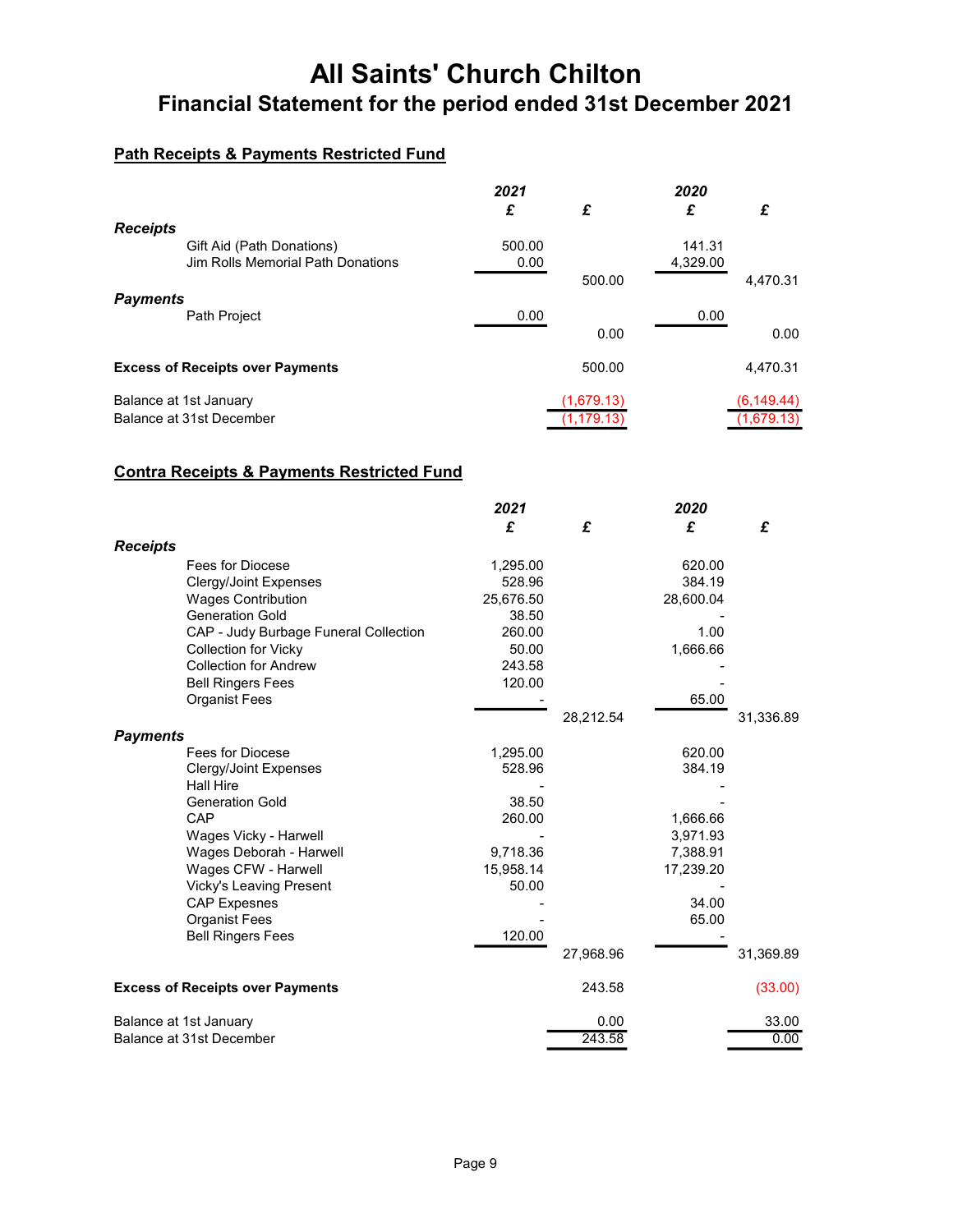#### All Saints' Church Chilton Statement of Assets and Liabilities at 31st December 2021

|                   |                                 | General<br>Fund                | Bell<br>Fund | Organ<br>Fund | Youth Worker<br>Fund | Path<br>Fund | Carterton<br>House<br>Fund              | S&F<br>Fund | <b>C&amp;M</b><br>Fund | Choir<br>Fund | <b>CMA</b><br>Fund | Gate<br>Fund | Evergreens<br>Fund | Legacy<br>Fund | Church<br>Hall<br>Fund | Total<br>2021         | <b>Total</b><br>2020 |
|-------------------|---------------------------------|--------------------------------|--------------|---------------|----------------------|--------------|-----------------------------------------|-------------|------------------------|---------------|--------------------|--------------|--------------------|----------------|------------------------|-----------------------|----------------------|
|                   |                                 | <b>Unrestricted Restricted</b> |              | Restricted    | <b>Restricted</b>    |              | <b>Restricted Designated Restricted</b> |             | Restricted             | Restricted    | Restricted         | Restricted   | Restricted         | Restricted     | <b>Restricted</b>      |                       |                      |
| <b>Cash Funds</b> |                                 |                                |              |               |                      |              |                                         |             |                        |               |                    |              |                    |                |                        |                       |                      |
|                   | <b>Bank Current Account</b>     | 817.05                         | 0.00         | 0.00          | 0.00                 | 0.00         | 0.00                                    | 0.00        | 0.00                   | 0.00          | 0.00               | 0.00         | 0.00               | 0.00           | 0.00                   | 817.05                | 459.93               |
|                   | Cash                            | 25.00                          | 0.00         | 0.00          | 0.00                 | 0.00         | 0.00                                    | 0.00        | 0.00                   | 0.00          | 0.00               | 0.00         | 0.00               | 0.00           | 0.00                   | 25.00                 | 0.00                 |
|                   | <b>Bank Deposit Account</b>     | 3,595.23                       | 0.00         | 820.00        | (150.18)             | (1, 179.13)  | 0.00                                    | 523.12      | 46.00                  | 750.00        | 387.01             | 406.25       | 900.31             | 8,482.49       | 0.00                   | 14,581.10             | 11,579.57            |
|                   | Bank Deposit Account (Bells)    | 0.00                           | 4,781.23     | 0.00          | 0.00                 | 0.00         | 0.00                                    | 0.00        | 0.00                   | 0.00          | 0.00               | 0.00         | 0.00               | 0.00           | 0.00                   | 4,781.23              | 4,775.75             |
|                   | <b>CBOF Account</b>             | 0.00                           | 0.00         | 0.00          | 0.00                 | 0.00         | 65,250.27                               | 0.00        | 0.00                   | 0.00          | 0.00               | 0.00         | 0.00               | 0.00           | 0.00                   | 65,250.27             | 65.216.30            |
|                   | Church Hall Investment Interest | 0.00                           | 0.00         | 0.00          | 0.00                 | 0.00         | 0.00                                    | 0.00        | 0.00                   | 0.00          | 0.00               | 0.00         | 0.00               | 0.00           | 53,003.26              | 53,003.26             | 49,544.25            |
|                   | <b>Total cash</b>               | 4,437.28                       | 4,781.23     | 820.00        | (150.18)             | (1, 179.13)  | 65,250.27                               | 523.12      | 46.00                  | 750.00        | 387.01             | 406.25       | 900.31             | 8,482.49       | 53,003.26              | 138,457.91 131,575.80 |                      |
|                   | <b>Other Monetary Assets</b>    |                                |              |               |                      |              |                                         |             |                        |               |                    |              |                    |                |                        |                       |                      |
|                   | <b>British Gas DD</b>           | (174.18)                       |              |               |                      |              |                                         |             |                        |               |                    |              |                    |                |                        | (174.18)              | (1.32)               |
|                   | Contra                          | (243.58)                       |              |               |                      |              |                                         |             |                        |               |                    |              |                    |                |                        | 0.00                  | 0.00                 |
|                   | Pension                         | (187.68)                       |              |               |                      |              |                                         |             |                        |               |                    |              |                    |                |                        | (187.68)              | (328.92)             |
|                   | <b>HMRC</b>                     | (88.26)                        |              |               |                      |              |                                         |             |                        |               |                    |              |                    |                |                        | (88.26)               | 644.85               |
|                   | <b>Funds Total</b>              | 3,743.58                       |              |               |                      |              |                                         |             |                        |               |                    |              |                    |                |                        | 138,007.79 131,890.41 |                      |
|                   | Income Tax Reclaim (Note 4)     | 4,000.00                       |              |               |                      |              |                                         |             |                        |               |                    |              |                    |                |                        | 4,000.00              | 4,000.00             |
|                   | <b>Investment Assets</b>        |                                |              |               |                      |              |                                         |             |                        |               |                    |              |                    |                |                        |                       |                      |
|                   | Church Hall Investment (Note 2) | 0.00                           | 0.00         | 0.00          | 0.00                 | 0.00         | 0.00                                    | 0.00        | 0.00                   | 0.00          |                    |              | 0.00               | 0.00           | 15,163.24              | 15,163.24             | 15,163.24            |

#### Assets Retained for the Churches Use

| Sound System (Restricted)      | 2.717.89 |
|--------------------------------|----------|
| <b>Digital Projectors</b>      | 2.046.85 |
| Laptop                         | 504.08   |
| Photocopier (in Church Office) | 1.100.00 |

#### **Liabilities**

None

The attached notes on page 12 form part of these financial statements.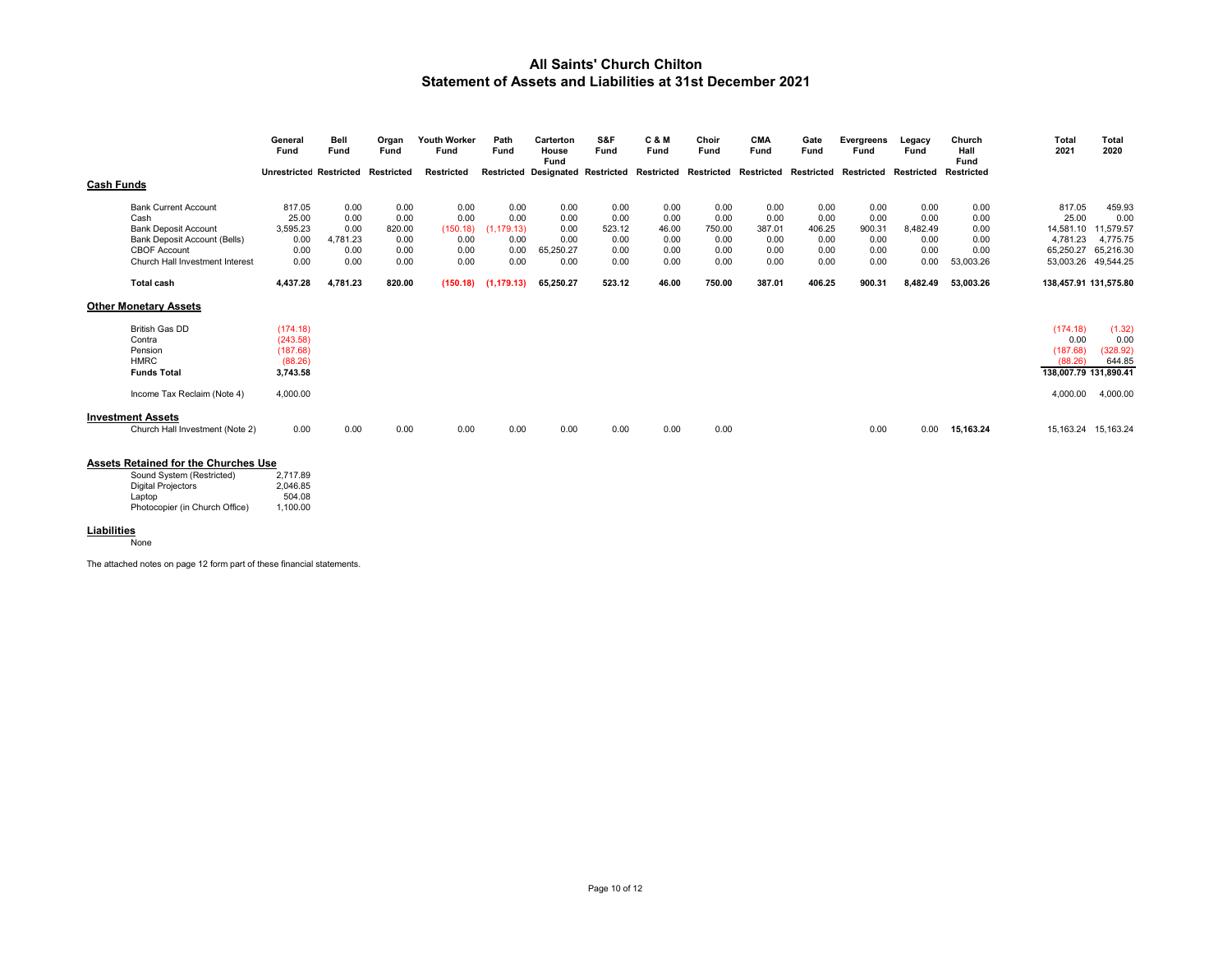### Independent Examiner's Report to the PCC of All Saints' Church Chilton

This report on the financial statements of the PCC for the year ended 31 December 2021, which are set out on pages 1 to 10, is in respect of an examination carried out in accordance with the Church Accounting Regulations 2006 ('the Regulations') and Section 43 of the Charities Act 1993 ('the Act').

#### Respective responsibilities of the PCC and the examiner

As the members of the PCC you are responsible for the preparation of the financial statements; you consider that the audit requirement of the Regulations and Section 43(2) of the Act does not apply. It is my responsibility to issue this report on those financial statements in accordance with the terms of the Regulations.

#### Basis of this report

My examination was carried out in accordance with the General Directions given by the Charity Commission under section 43(7)(b) of the Act and to be found in the Church Guidance, 2006 edition, issued by the Finance Division of the Archbishops' council. That examination includes a review of the accounting records kept by the PCC and a comparison of the accounts with those records. It also includes considering any unusual items or disclosures in the financial statements and seeking explanations from you as trustees concerning any such matters. The procedures undertaken do not provide all the evidence that would be required in an audit, and consequently I do not express an audit opinion on the view given by the accounts.

#### Independent examiner's statement

In connection with my examination, no matter has come to my attention:

- 1. which gives me reasonable cause to believe that in any material respect of the requirements
	- to keep accounting records in accordance with section 41 of the Act; and
	- to prepare financial statements which accord with the accounting records and comply with the requirements of the Act and the Regulations

have not been met; or

2. to which, in my opinion, attention should be drawn in order to enable a proper understanding of the accounts to be reached.

Jane Moreton

Harrow House, Burr Street, Harwell, Oxon, OX11 0DT

March 1st, 2022